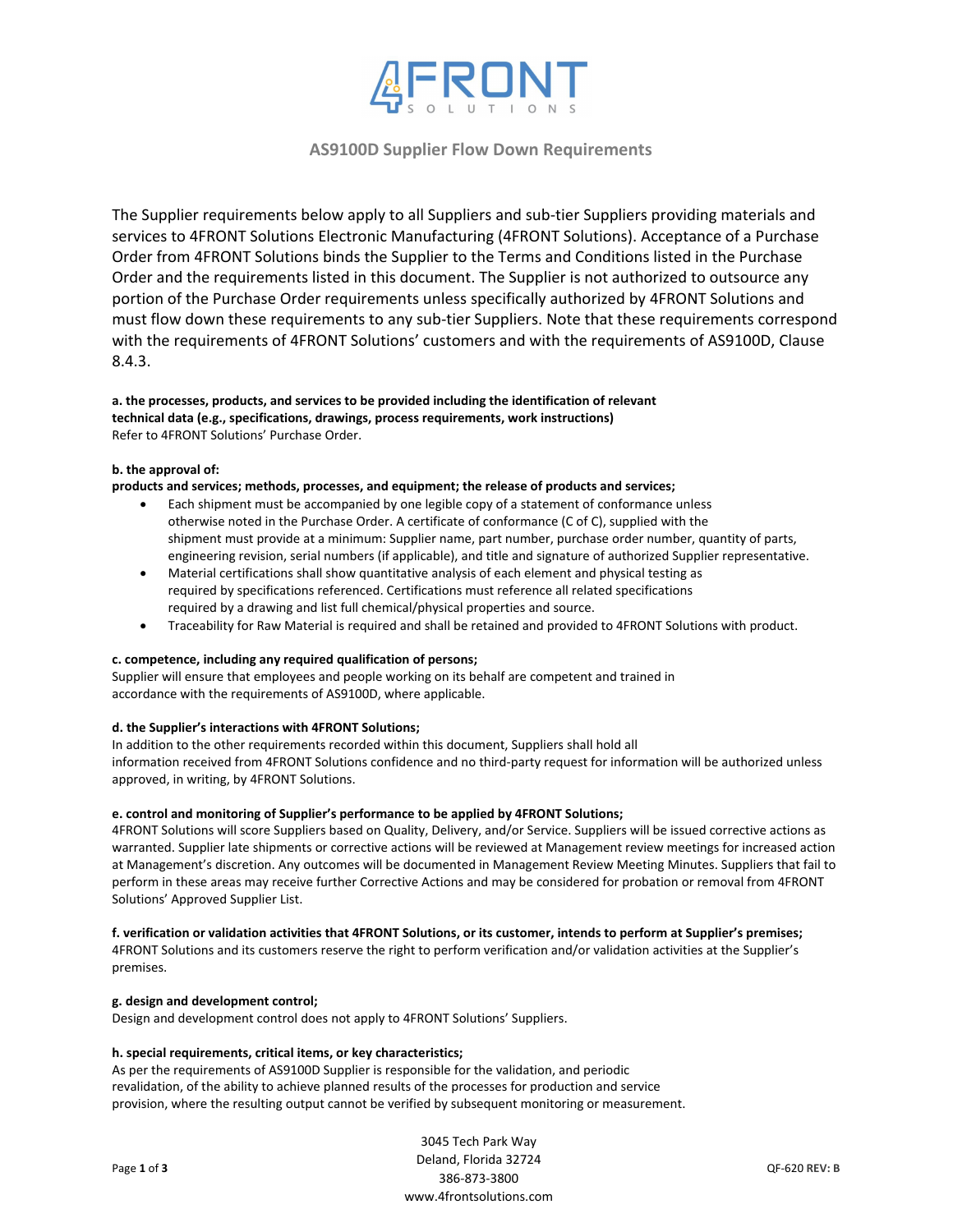

# **AS9100D Supplier Flow Down Requirements**

#### **i. test, inspection, and verification (including production process verification);**

All gauges and instruments used to verify product shall be calibrated using standards whose accuracies are NIST traceable. All provided calibration certifications shall specifically state this traceability. The Supplier shall maintain a quality/inspection system that shall ensure all goods and services conform to contract requirements whether manufactured or processed by the Supplier or procured from Sub‐Tier Suppliers.

### **j. the use of statistical techniques for product acceptance and related instructions for acceptance by 4FRONT Solutions;**

The Supplier shall use a sampling plan for product acceptance consistent with typical industry standards, unless otherwise specified or agreed upon in writing by 4FRONT Solutions.

### **k. the need to: implement a quality management system**

- **When specifically requested by 4FRONT Solutions in writing, Supplier will maintain a quality system** in compliance to recognized Quality Management Systems and/or approved by 4FRONT Solutions.
- **use customer‐designated or approved external providers, including process sources (e.g., special processes);**

When required by 4FRONT Solutions or by 4FRONT Solutions' customers, Suppliers will use customer‐specified sources.

 **notify 4FRONT Solutions of nonconforming processes, products, or services and obtain approval for their disposition;**

The Supplier shall notify 4FRONT Solutions of nonconforming processes, products, or services and obtain approval for their disposition. Supplier product or services discovered after shipment by the Supplier to be nonconforming to any engineering drawing and/or Purchase Order requirement shall be immediately disclosed to 4FRONT Solutions upon discovery, including but not limited to quantity shipped, date shipped, and the extent of the nonconformance. Suppliers that receive notification

of Nonconforming product shall take appropriate action to contain the nonconforming condition and prevent it from occurring again. The Supplier will be notified if formal Corrective Action is required to be submitted to 4FRONT Solutions. Errors with paperwork shall be resolved within 24 hours.

# **prevent the use of counterfeit parts (see 8.1.4);**

To prevent the purchase of counterfeit or suspect / unapproved products and to ensure product identification and traceability, the Supplier shall institute controls that include staff training on the effect and identification of counterfeit / suspect parts, the requirement of Material Certificates, Certificates of Conformity, and/or other supporting documentation as appropriate. Material and part substitutions are not allowed without 4FRONT Solutions authorization.

- **notify 4FRONT Solutions of changes to certification status, processes, products, or services, including changes of their external providers or location of manufacture, and obtain 4FRONT Solutions' approval;** Supplier will notify 4FRONT Solutions of any change in certification status (suspension, expiration or non‐continual), ownership, management, or location and are subject to re‐survey and approval. Supplier will notify 4FRONT Solutions of any product or process changes or changes in approval status that affect 4FRONT Solutions' product and are subject to re‐survey and approval.
- **flow down to external providers applicable requirements including customer requirements;** Suppliers shall flow‐down to Sub‐Tier Suppliers the applicable requirements as required by the purchase order either specifically or by reference.
- **provide test specimens for design approval, inspection/verification, investigation, or auditing;**